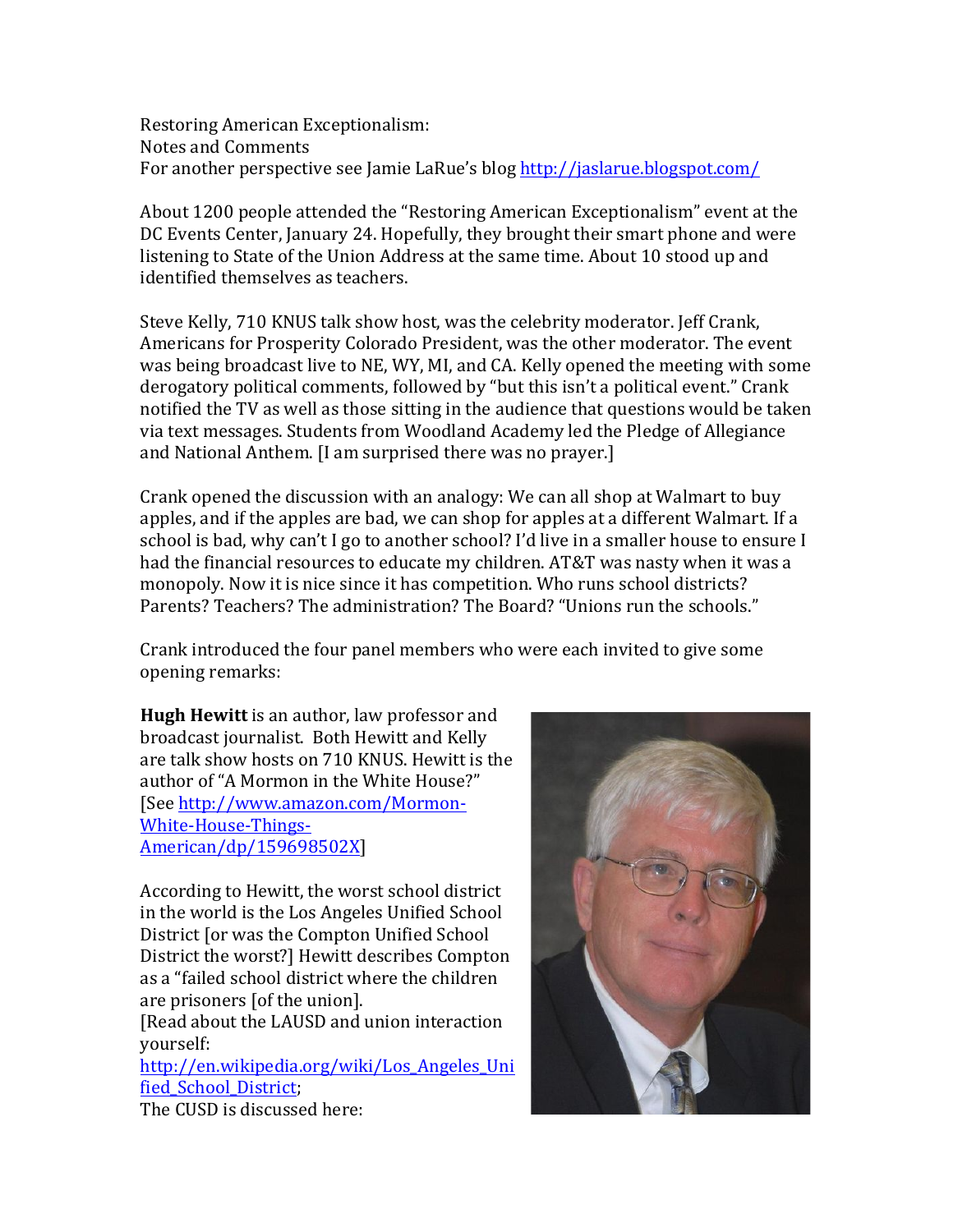http://www.laweekly.com/related/to/Compton+Unified+School+District/ The\* articles about Compton do say that "The California Teachers Association (CTA) has run a tireless negative campaign against the Parent Trigger law, arguing that it might be used by billionaires to hand schools over to charter companies. Because nonprofit Parent Revolution receives much of its funding from charter-school advocates such as Bill Gates and Eli Broad, CTA has tried to paint the nonprofit as a corporate mouthpiece. However, the articles also say that it is Democrats who assisted parents in their fight to start a charter school: "By September [2010], three well-organized, sophisticated Democrats with major portfolios in politics, under the name Parent Revolution, had swooped into Compton to give the fledgling law a test run. The nonprofit Parent Revolution, led by directors Ben Austin, Gabe Rose and Pat DeTemple, runs on donations from charity titans like Bill Gates. Diane Ravitch doesn't believe that Bill Gates has the solution to our education problems either.]

Hewitt said that the "original choice" was parochial schools [where Hewitt got his K-12 education]. He was always hearing his teachers say, "Do you know how much your parents are sacrificing [to send you to school]?" Hewitt praised K.I.P.P. (Knowledge Is Power Program). [KIPP began in 1994 when teachers Dave Levin and Mike Feinberg completed their Teach For America commitment and launched a program for fifth graders in a public school in inner-city Houston, Texas. Source: http://en.wikipedia.org/wiki/Knowledge\_Is\_Power\_Program]

Hewitt said, "Union's are moral entities. Until unions are broken..." Then Hewitt gave out some numbers: in Colorado, the average spent is \$11,000 per student. The average class size is 25. Teachers salary is what?  $$50,000$ ?  $$60,000$ ? [For 2010-11, total program funding for K-12 education was cut 2.6 percent, dropping the state's average per-pupil funding from  $$7,078$  to  $$6,813$ . For 2011-12, total program funding was cut another 4.2 percent, dropping the average per-pupil funding another \$345 to \$6,468. That's the lowest state average since  $2006-07$ . Meanwhile, enrollment in Colorado schools continues to grow and is projected this year to surpass 800,000 students. Source: Great Ed Newsletter. DCSD 2011/2012 budgeted income:  $$463,847,858$ ; General Fund Alloc per pupil = \$7213 (59299 students) for a total of \$7822 per pupil from all sources. DCSD 2011/2012 budgeted expenses:  $$415,518,354$ ; General Fund Alloc per pupil = \$6392 (59298 students) for a total of \$7007 per pupil from all sources. Source: DCSD Financial Plan and Budget Fiscal Year 2011/2012 Executive Summary. For the purpose of teacher FTE calculation in Douglas County, the average figure \$71800 is used which includes medical insurance and PERA. Source: SAC Meeting.]

**Bob Schaffer, CD4 CDE BOE Member, was introduced next. In his introductory** comments, Schaffer said that we must be well educated to manage and govern our country. It is Milton Freidman's 100<sup>th</sup> Birthday. Freidman is known for his Cost & Quality Matrix.

• If I spend my money on you – Low Q; Low  $C$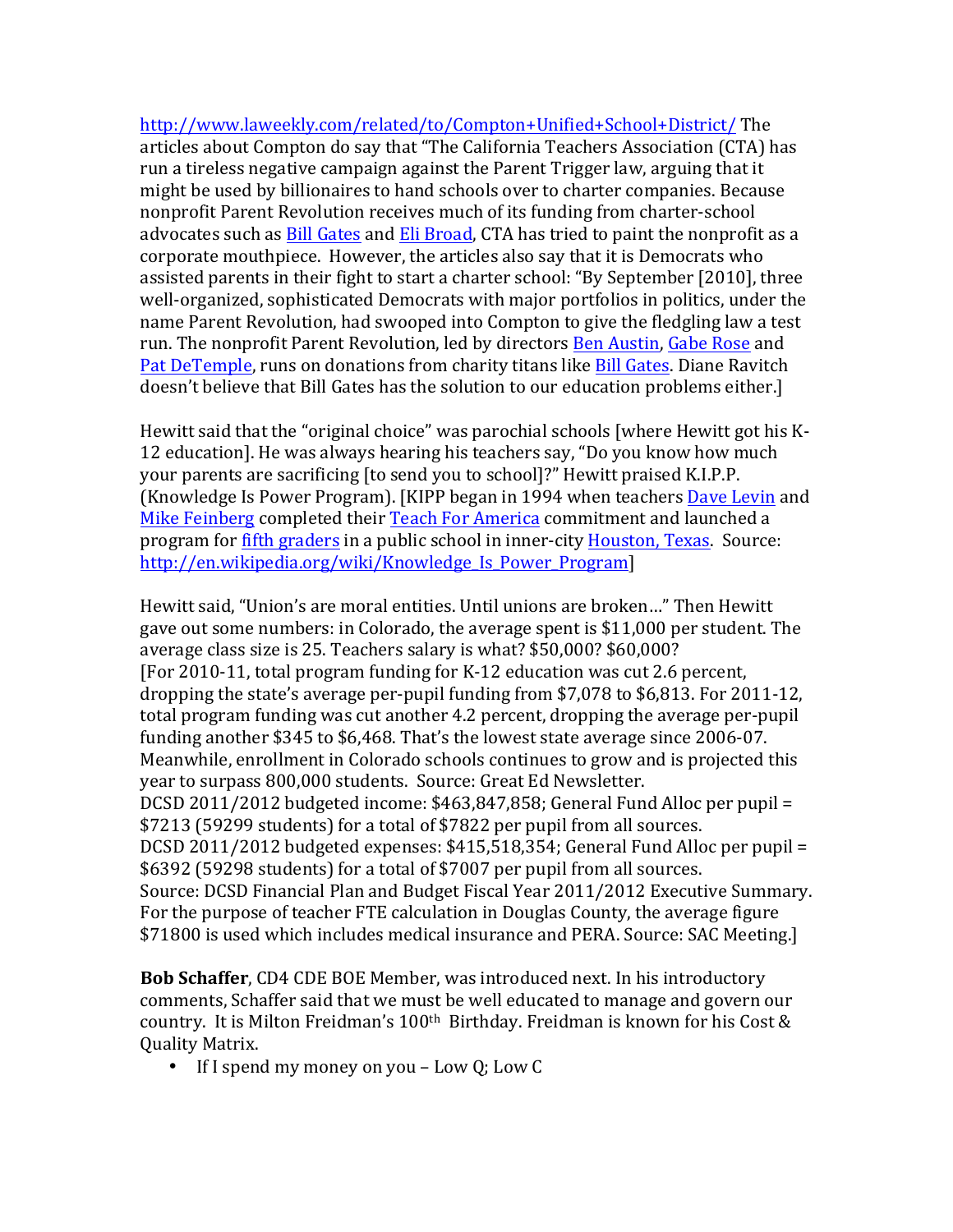- If I spend my money on me High  $Q$ ; Low  $C$
- If I spend your money on me High Q; High  $C$

• If I spend your money on you – Low Q; High C [Therefore, if Bob's children's education is being funded by money from taxpayers, he will want the highest quality at the highest cost. However, Bob thinks, like Friedman, that somehow tax dollars allocated to children via vouchers become HIS money, and therefore he will spend HIS money on HIS children and get the highest quality for the lowest cost. It is very convoluted thinking. The money from taxpayers is a windfall to Bob's family. Therefore, he will spend it more wisely? Voucher dollars is, and will remain, in the category of "money" that comes from you (taxpayers) that I spend on me" in the Freidman CO matrix.



|                                 |                   | On Whom Money is Spent                        |                                                    |
|---------------------------------|-------------------|-----------------------------------------------|----------------------------------------------------|
|                                 |                   | Yourself                                      | Someone Else                                       |
| <b>Mhose Money</b><br>Spe<br>ء. | Yours             | Economize and<br>seek highest value           | Economize, but<br>don't seek highest<br>value      |
|                                 | Someone<br>Else's | Don't economize,<br>but seek highest<br>value | Don't economize<br>and don't seek<br>highest value |

Source: http://www.youtube.com/watch?v=5RDMdc5r5z8 **The 4 Ways to Spend Money by Milton Friedman from "Free to Choose".** Friedman says that in schools we are spending someone else's (taxpayer's) money on someone else. He comes to this conclusion for all welfare-like programs. I prefer to call warfare-like programs "sharing." But that would be too altruistic for a Republican ideology.]

Schaffer's comments continued: "Public schools are a unionized, governized, bureaucratized monopoly." "Charter schools have driven up the quality of public schools." [Not sure what the measure of "quality" is. Charter schools have made public school class sizes smaller.]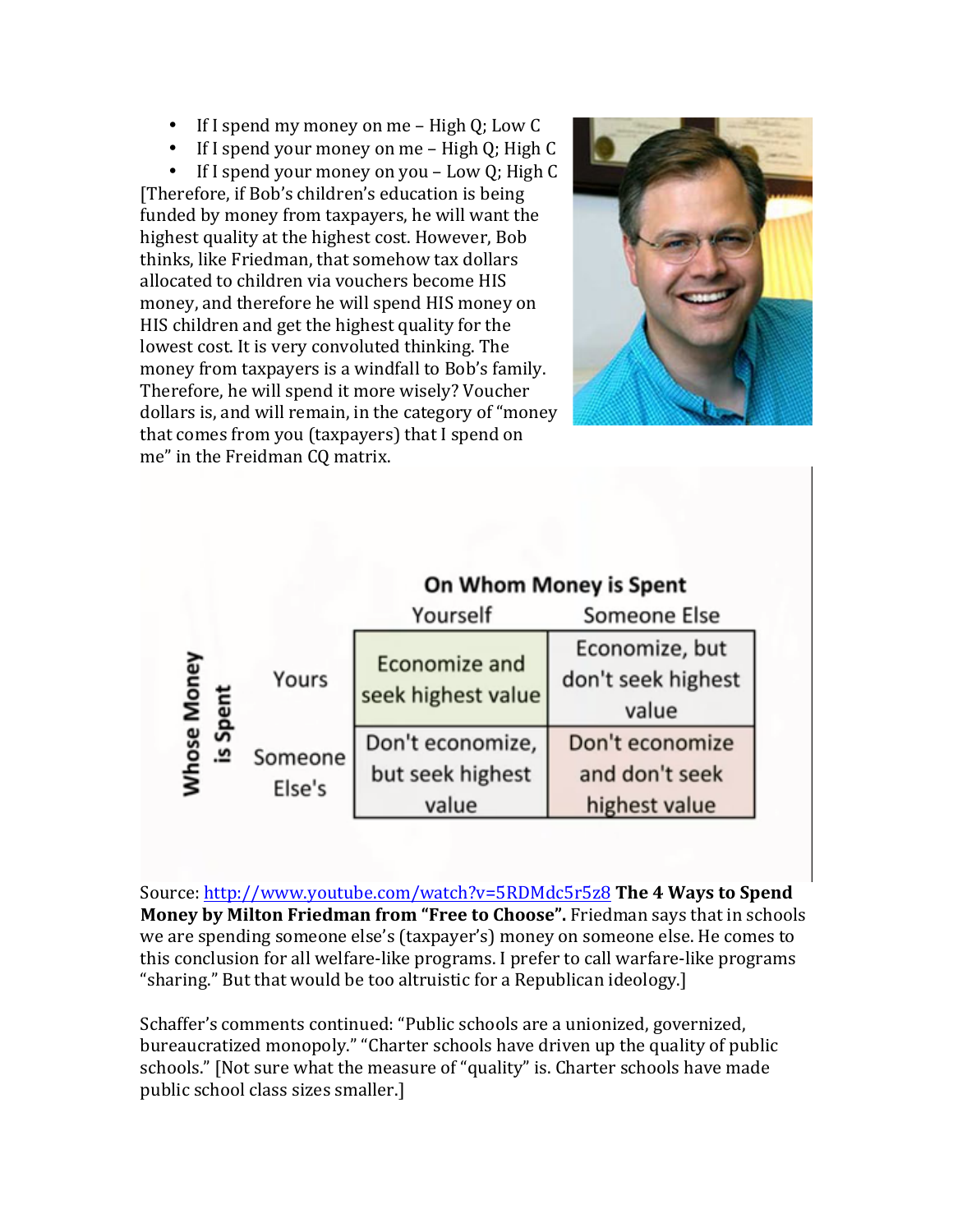Parents and grandparents have the foremost right to guide the upbringing of their children – not teachers. "We want to trust a government worker to direct the upbringing of our children?" "We surround our children with family love. Government can't do that." "Unless we have choice, how we can spend our money on ourselves, [we are trapped letting government workers teach our children].

Moderator: "Douglas County is in the heart of the battle for school choice in Colorado." [What he meant was "battle for vouchers" since Douglas County has lots of choice options already.]

Therefore, the next member of the panel was **Dan Gerken**, Vice President of the Douglas County School Board. Dan said that the Board is unanimous for school choice – the more choices the better – not a monopoly. Douglas has  $70^{\circ}$ public schools, 11 charter schools, as well as online schools, and magnet schools. The proposed voucher program would allow 500 students to attend private schools. The court has deemed the voucher program illegal. That decision is being appealed. The DC BOE will prevail.

The last member of the panel was **Dick Morris**, political consultant. His opening remarks included a comment about President Obama's State of the Union Address. He said the President was proposing that we buy only U.S. made cars, then Morris added, "and we [government] pick the car for you." That would be analogous to how the government chooses a school for your children.

Morris ended his comments by saying that schools need the ability to fire bad teachers and pay good teachers. We also need to be able to customize what schools teach and "close empty schools."

Next came questions delivered by text to the moderator. Q: The US spends more money on education than any other country, so why are we in trouble? A: [Dick] We began to increase money for schools in the 1970s. In the 1980s, more competency tests and standards were added. In the 2000s, NCLB laws to ID failing schools were implemented. Nothing has worked.



Let everyone experiment. Compete in a free market, like good cars and good washing machines. [It is interesting that Morris compares education the purchase of a car or washing machine.]

Q:

A: [Hugh] The teachers' union stopped choice in Washington, D.C.

Q: Aren't public schools harmed by moving dollars to private schools?

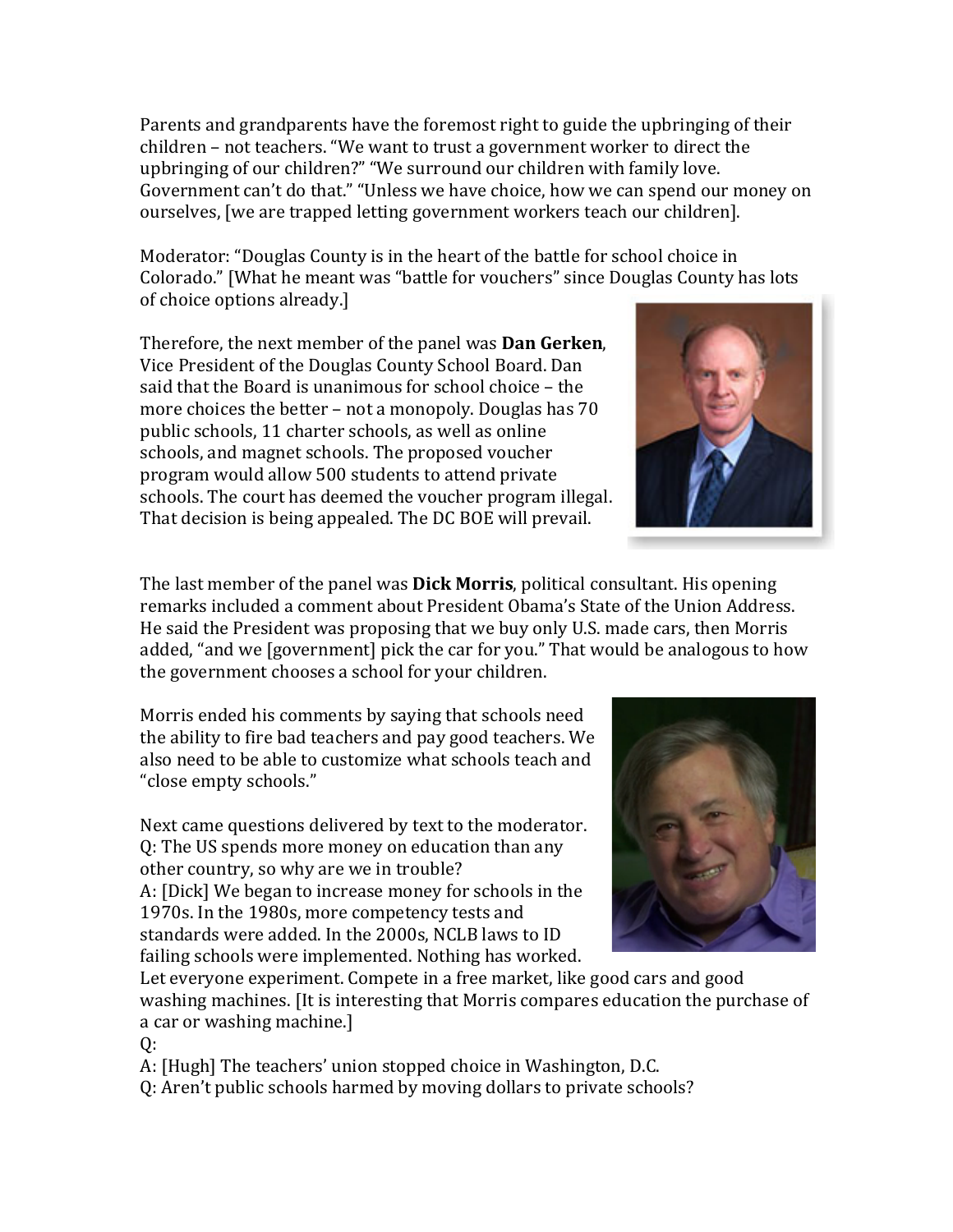A: [Bob] Bologna. Fairness is measured between individuals, not buildings. Dollars do the most good for children. Don't believe the impact on public schools. If they were allowed to compete, they would thrive.

A: [Dan] Vouchers are a win/win. For example: If the District gets \$6000 for John and \$6000 for Suzy from taxpayers, and John decides he wants to go to a private school, then we give \$4500 to John's school of choice and the district keeps the other \$1500 for Suzy. That is more per pupil funding for the District and lower class sizes. [That is the story the DCSD BOE has been spouting for a solid year now. If you say something enough times, people may begin to believe it is true. However, as details about the voucher program began to emerge, it turns out that most of the extra money would be used to hire staff to mange the voucher program and the rest would serve as insurance to schools harmed by a severe reduction in students.]  $0:$ 

A: [Hugh or Dick?] There is no problem that breaking the power of the teachers' union would not solve. Senile, crazy, abusive teachers cannot be fired. Union contracts won't let them be fired. There are teachers that sit in rooms all day that the district can't get rid of. In New York, 4000 teachers had to be laid off. But the Legislature would not let "bad" teachers to be laid off. Instead, young teachers were laid off. [It has been shown that teachers do not reach their best performance until the have been taught at least  $3-5$  years.]

Q: What motivates a teacher to be in a Union?

A: [Hugh or Dick?] Retirement benefits. [I about choked when he said that.] These are the great "Golden Handcuffs." Remedy... address retirement. Tell teachers to "strive to maintain" after they have worked  $3-5$  years. Transition to a new system. In order to break the union, lose retirement.

A: [Bob] Unions are a terrible problem; retirement benefits; professionalism liability. As bad as unions are, we have allowed unions to take hold. Unions back candidates all the way from the BOE to Congress. We need to beat them with what Americans care more about.

A: [Dick] Hold BOE Elections on Election Day. Unions lose power when more people vote. [Interesting. Republican policy usually favors fewer voters. DCSD BOE elections are held on Election Day.]

A: [Bob] The left should support school choice since disadvantaged are helped. The unions won't let them. The left's power is sustained by unions. The SCIU, nurses' and teachers' unions dominate elections. 7.5% of the nation belongs to a union. 47% of government employees belong to a union. The left is totally dependent on union contributions. A portion of all union dues is given to a political party. [This is pure Republican dogma. The Republican Party is sustained by bank contributions – must be why Dems are always after more bank regulation and Reps are always demonizing unions.] So it's not just the union's power over schools.

A: [Hugh] In school board elections, union backed candidates win by default. Two years ago, there was organized opposition and the union back candidates lost by a vote of 60/40 in favor of Republican-backed candidates in Douglas County. [No such thing as non-partisan elections here!]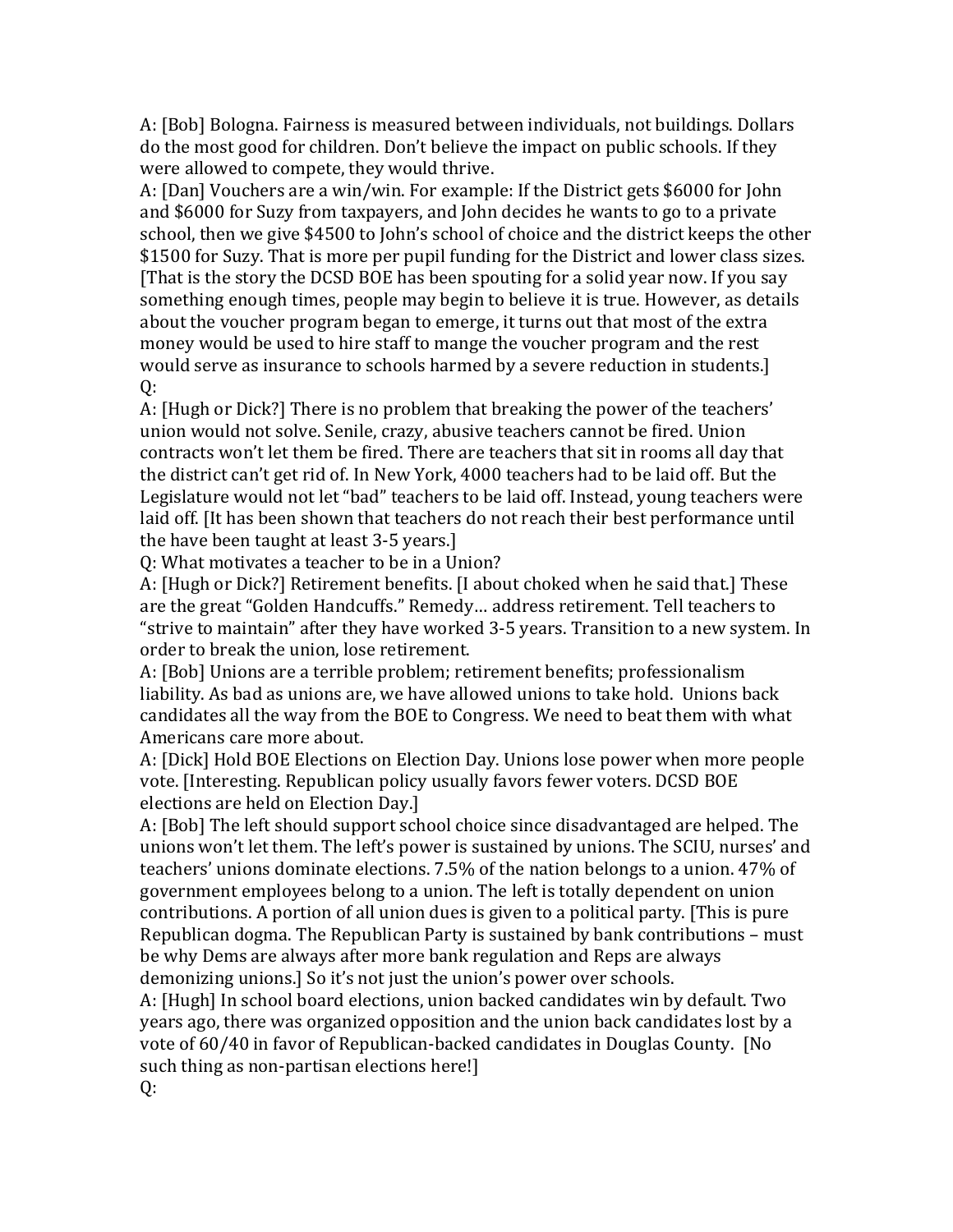A: [Bob] We need to break the stranglehold of the union. Licenses are not relevant for teachers to teach. Ph.D.s teach at Schaffer's charter school. They don't have a union contract. It is absurdity to pay good and bad teachers the same. Pay should be a function of performance. Bill 191 is not perfect, but we need to erode tenure. \$50,000 is a good average merit pay. Master teachers get \$70,000 and new teachers get \$35,000. [Sounds like a tenure-based pay scale to me.]

A: [Hugh] If we study Massachusetts (MA) Schools, it is not class size or money that makes them the best in the country, it is the quality of their teachers. The only thing a child needs is a good teacher. We all remember 1, 2, or 3 teachers that impacted us. We have to have choice in order to choose our teachers [for our children]. [After looking at 2011 MA data, it appears the MA has very few charter or magnet schools at the elementary level and that the average class size is close to 15  $(\text{http://www.schooldigger.com/go/MA/schoolrank.aspx})$  so to say that class size is not a factor in MA scores may not be correct.]

Moderator: What are three talking points that the audience can take with them to help with the discussion on choice?

A: [Dan] 1) We tried everything else. [Not true. We have not tried a curriculumbased plan like they use in college, uniforms, and separating girls and boys in middle school.]

A: [Dick] If schools in other districts are terrible, students will move to your district. [That could create a problem.] We can't use "unions" in public as a talking point. 1) It is a human right to choose. 2) One size does not fit all—market strategy.

A: [Bob] 1) Quote Freidman: "I want to spend my money on me." 2) Quality teachers should not be paid the same as bad teachers 3) Advocate for local control—it should be no further than your kitchen table.

A: [Hugh] Every year Time Magazine lists the 100 best schools in the U.S. A school can only be great if there is choice. [I have looked at this list, and that does not seem to be true. In most cases, the best school had the highest funding.]

A: [Dan] It [choice] is the only way to achieve quality.

A: [Dick] Why can't we choose a high school like we do a college?

Q: What can a public school employee do?

A: [Hugh] It is hard to be in the school system. It is a moral decision to join a union. Tell the union you don't want your dues to be used in politics.

A: [Dick] Push for merit pay. In Arkansas the AFT tolerates pay for performance. [In Douglas County, the AFT has had a pay-for-performance program in the district for about 6 years.] We can't persuade unions to give up tenure and retirement benefits.

## Q: What next?

A: [?] We need to stop running our schools like the Soviet Union. Choice is the future. [1] There is no "Soviet Union." 2) The Russian Federation has the smallest class sizes of all the large countries and an occasional study ranks them higher than the U.S. in some test scores. See link to 2006 PISA report or more recently the 2009 report.]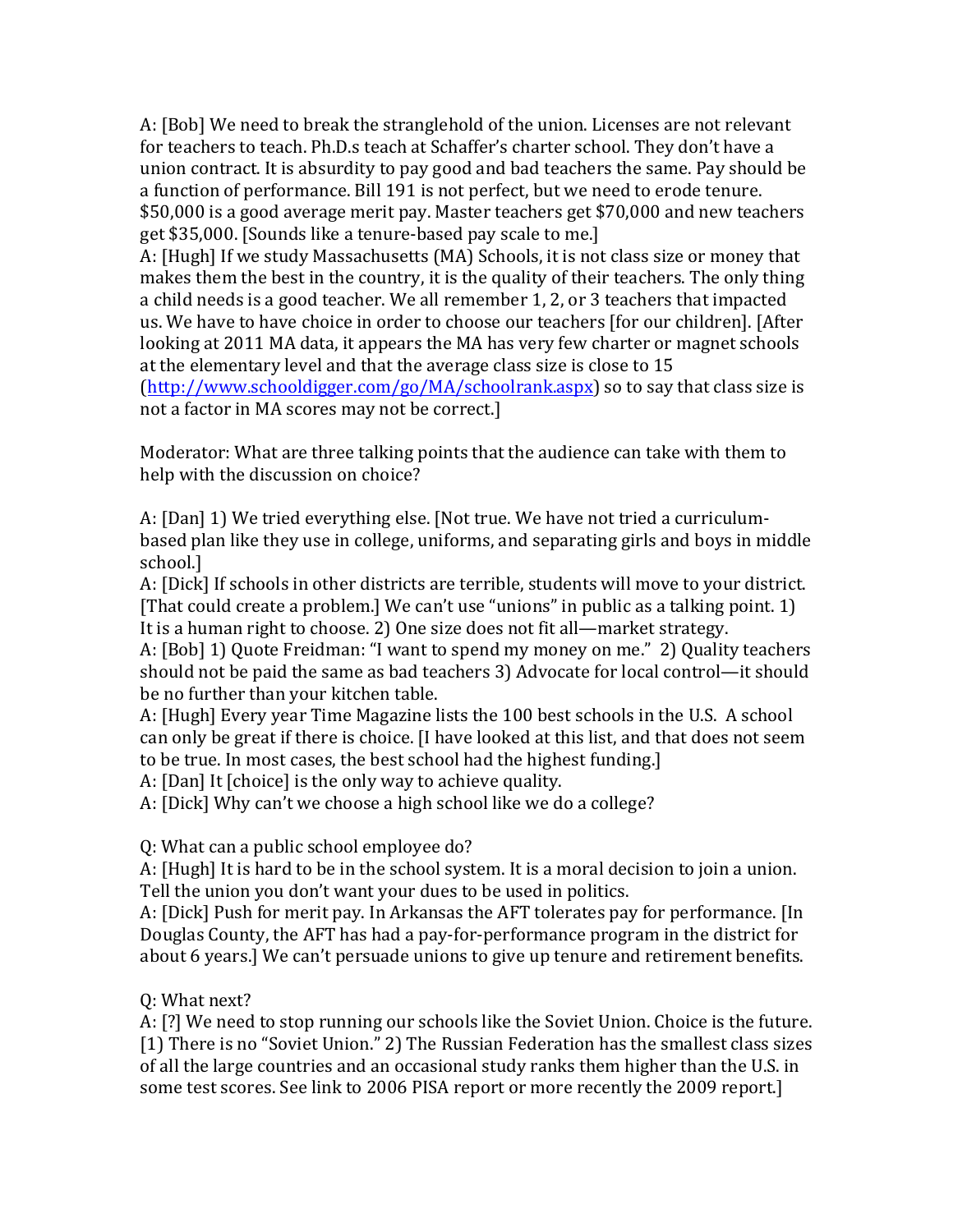A: [Dick] This is a rebirth of Public Education. It will attract better teachers and force public schools to change.

A: [Bob] Public Education will not go away. Behind every successful reform are people who are persistent and fight as hard as they can. Defy the union. Vote for children.

Summary

- 1) Unions are being blamed unilaterally for bad schools [the DCSD BOE says] that DC schools are great and has not said that the Union is a problem].
- 2) Choice allows the parent to choose his child's teacher [not school].
- 3) Taxpayer dollars are needed to fund choice-based education systems

Fact: Choice-based educational systems are the most expensive in the world. Taxpayer obligations always increase as more and more students are funded under choice systems.

Comments: The problem is NOT the union or teacher tenure or teacher retirement benefits. The problem is that whenever taxpayer dollars are used to pay for anything, the government entity controlling the money is obligated to get the biggest bang for the buck. Technically, for schools, that would mean a minimum curriculum with the fewest number of teachers and greatest number of students in the fewest number of schools. But parents and grandparents demand more than that. They want all things taught in school from math to music, from reading to football, from writing to woodshop. They want class sizes to be small so that children get the individual "loving" attention from the teacher that they find at home. They want school buildings that can be used as community centers for sports and meetings. They want all their children to go to college and earn lots of money in this global economy.

Tenure was offered to teachers as an incentive to be a teacher long before there were unions. Teachers' unions were formed to protect women from being fired as a result of getting married or getting pregnant. Times have changed and the world is now comfortable with women in the workforce – a direct result of WWII. Since teachers are now one of the most popular professions in the U.S. for men as well as women, unions may need to cooperate with new standards that allow a teacher to be fired with cause, and merit pay programs differentiating teachers based on factors in addition to experience. Unions are still needed to protect those who would be fired for no cause or become subject to unjust merit pay programs such a male teachers being paid a higher salary for the same experience and performance as female teachers. Unions are required to keep the American middle-class stable, insured, and reasonably paid.

Panel members kept saying that money is not the issue. Well it is the issue. Educating all students in this country is expensive and it is up to those who do not have children in school to be willing to provide the best education money can buy for the upcoming generations. There are some things that could be done to help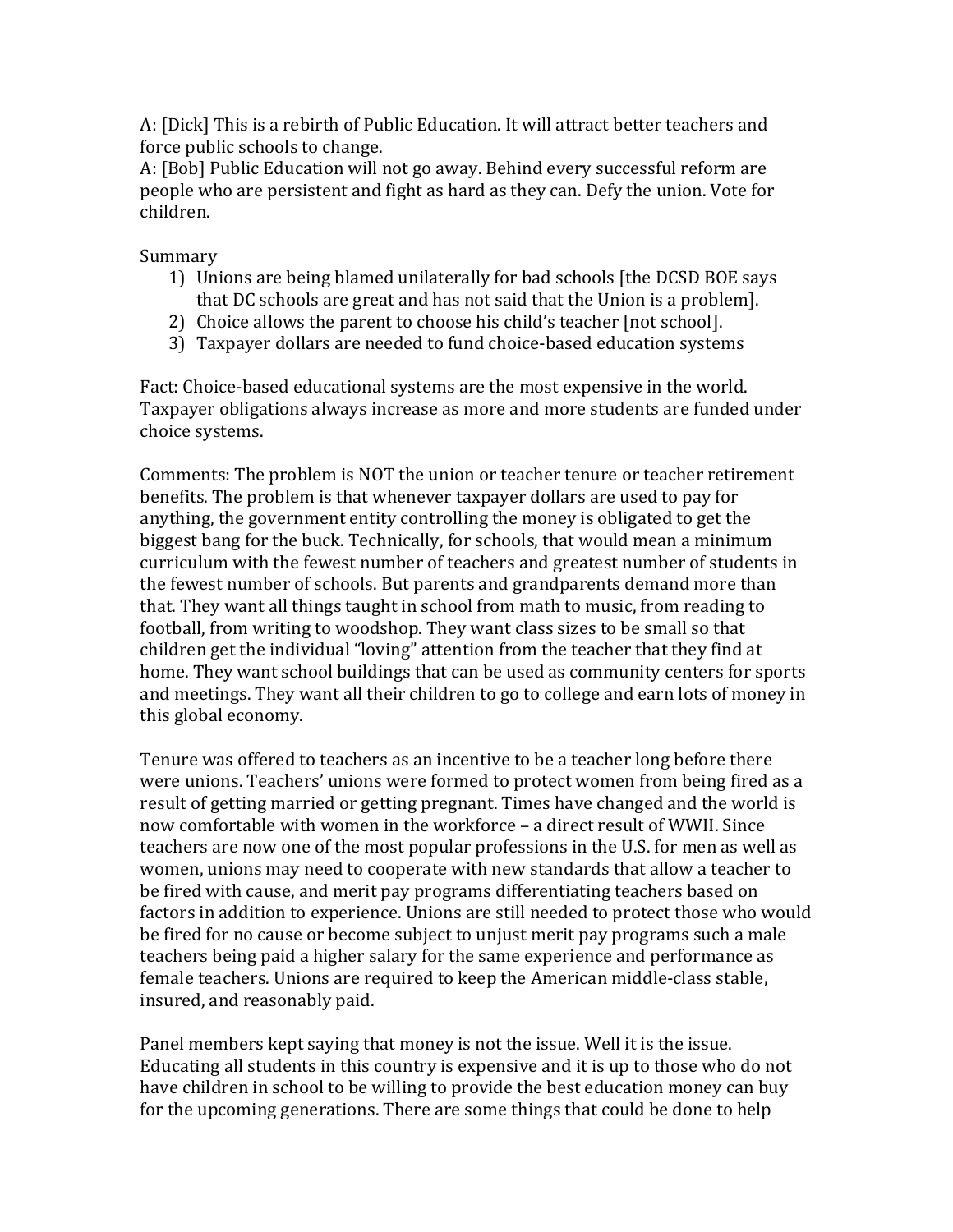bring down cost. Removing choice is one of them. Note that the best-educated children on the planet are in Asia, where the average class size is 40. The U.S. doesn't even build schools with classrooms that can hold 40 students. We need to examine the data regarding class-size.

September 11, 2009, 4:59 pm **Class Size Around the World** *By%CATHERINE%RAMPELL%* http://economix.blogs.nytimes.com/2009/09/11/class-size-around-the-world/

\_\_\_\_\_\_\_\_\_\_\_\_\_\_\_\_\_\_\_\_\_\_\_\_\_\_\_\_\_\_\_\_\_\_\_\_\_\_\_\_\_\_\_\_\_\_\_\_\_\_\_\_\_\_\_\_\_\_\_\_\_\_

Note that some of the countries with some of the world's highest achieving student <u>bodies</u> — like Korea and Japan — have the biggest class sizes. Perhaps this has to do with cultural differences; societies with Confucian roots may have stricter hierarchies within the classroom, so perhaps it's easier (or more expected) for a single teacher to manage a bigger group of students. But presumably there are other explanations, too. (Readers?)